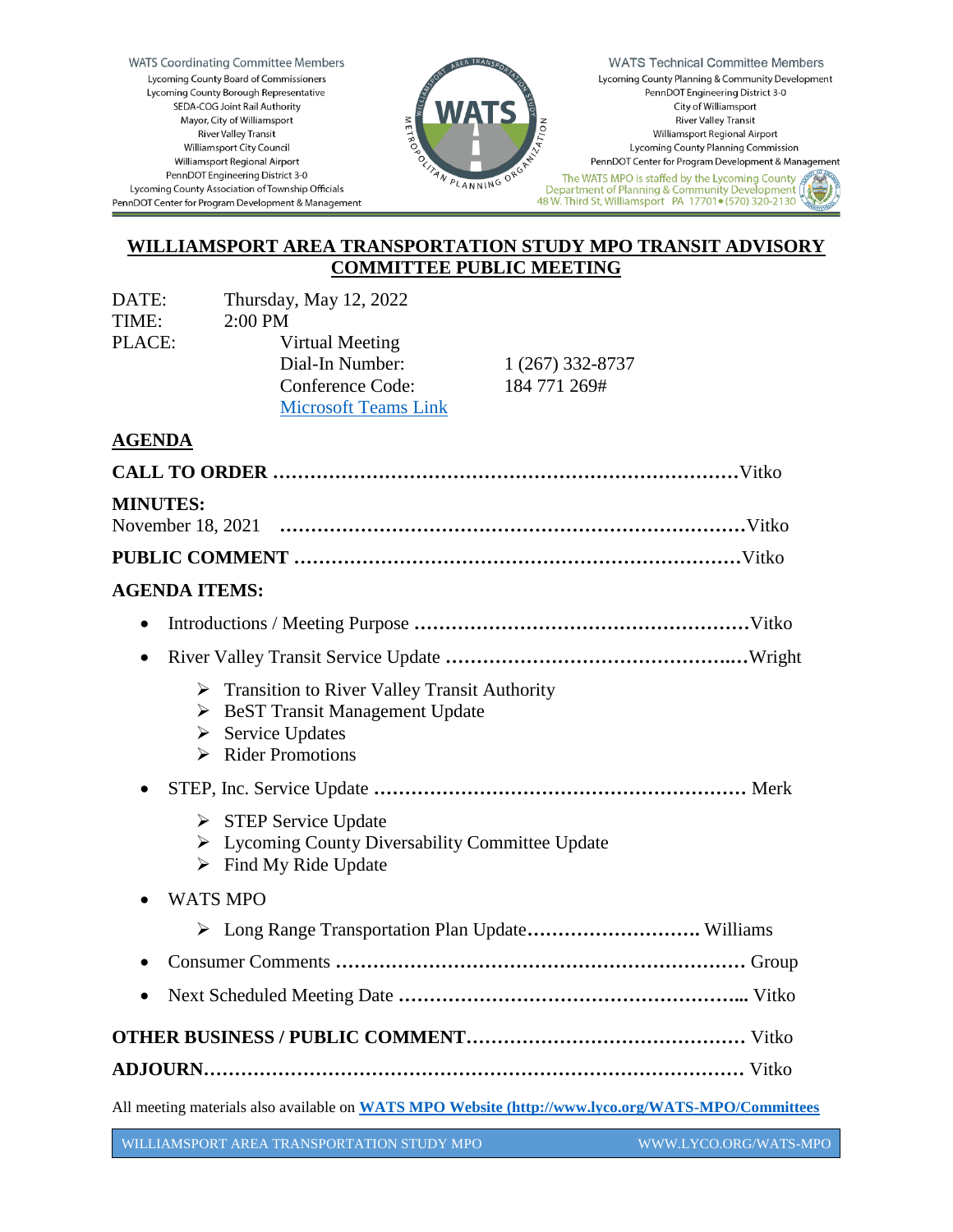

## **WILLIAMSPORT AREA TRANSPORTATION STUDY TRANSIT ADVISORY COMMITTEE TELECONFERENCE PUBLIC MEETING MINUTES**

*November 18, 2021 Transit Advisory Committee Teleconference Public Meeting: Held at various locations via teleconference.*

# **CALL TO ORDER (WATS Transit Advisory Committee Teleconference Public Meeting)**

Sal Vitko called the meeting to order at 2:01 P.M.

## **MINUTES**

## *May 13, 2021 Transit Advisory Committee Public Meeting*

Sal Vitko asked if there were any issues or questions on the **May 13, 2021** meeting minutes. Sal explained the request is to approve the meeting minutes to ensure the meeting minutes were a fair and accurate representation of what occurred at the meeting, and that a vote to approve the minutes was not needed. Committee members shared no changes or concerns with the May 13, 2021 meeting minutes and the meeting minutes were approved.

## **PUBLIC COMMENT**

There was no public comment.

## **AGENDA ITEMS**

#### *Introductions / Meeting Purpose*

Sal Vitko conducted a roll call of all participants who attended the meeting. Sal Vitko gave a brief overview of the WATS Transit Advisory Committee's purpose and the partnership with River Valley Transit (RVT) and STEP, Inc.

#### *2022 Transit Advisory Meeting Dates*

Sal presented the 2022 Transit Advisory Committee meeting dates and asked the Committee if there were any issues or concerns with the Thursday, May 12 and Thursday, November 17, 2022 meeting dates. Hearing none, the proposed meeting dates were approved.

## **RIVER VALLEY TRANSIT SERVICE UPDATE**

## *F.R.I.T.S. Project*

Todd Wright presented on the Fixed Route Intelligent Transportation System (F.R.I.T.S.) project. Todd informed the Committee that River Valley Transit (RVT) is about ninety-nine percent complete with implementing the F.R.I.T.S. project. The project has allowed RVT to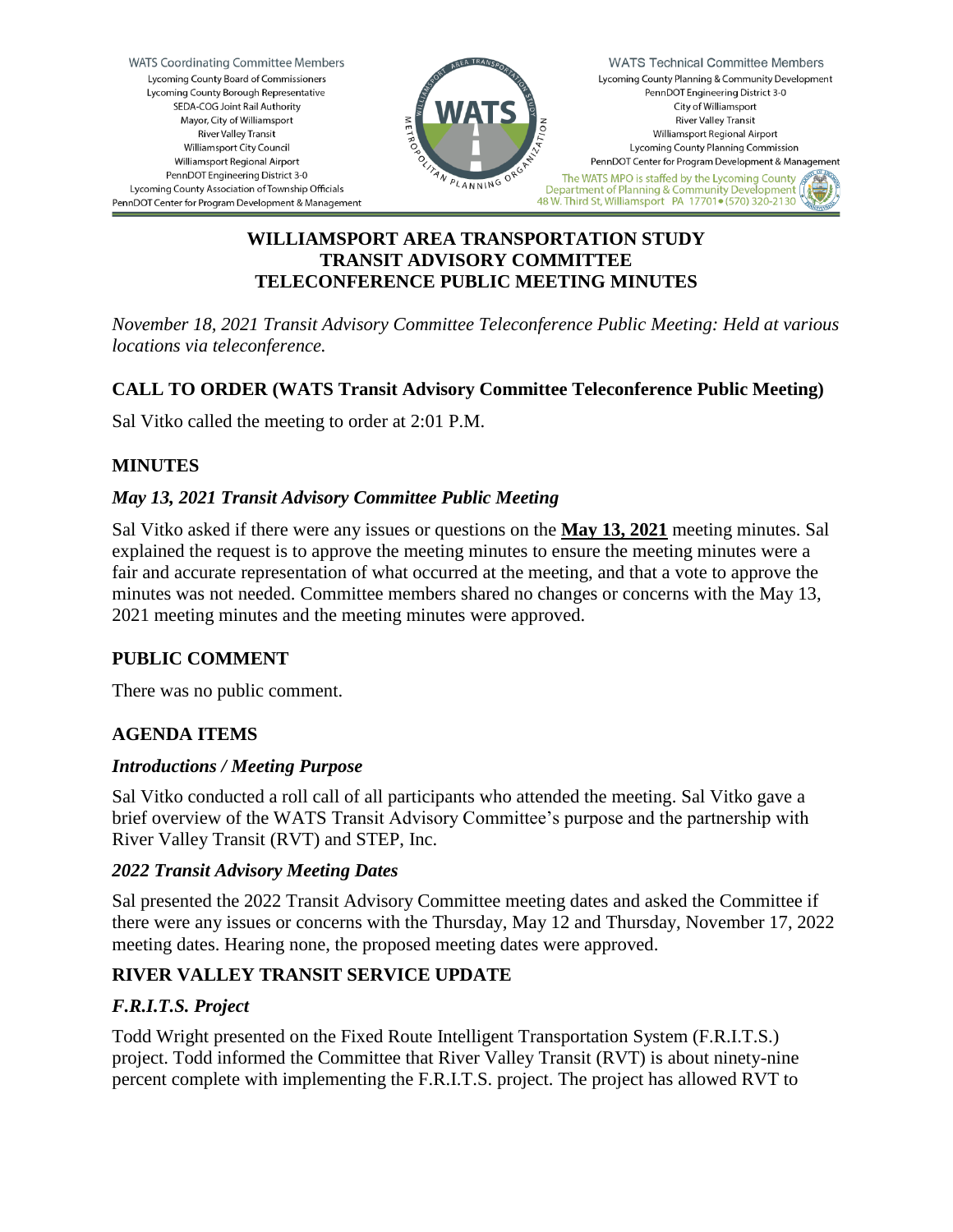introduce a mobile application with "real time" ride information. RVT's bus routes are integrated in real time with Google Transit and users can track the buses.

Todd stated that the F.R.I.T.S. project also allows the RVT maintenance department to track maintenance needs on the fleet vehicles and maintenance receives real time notifications of bus maintenance needs. Todd stated that the buses have been upgraded with between 8-12 high definition cameras that automatically download to a server once the buses return to the terminal.

Todd stated that there is still infrastructure that RVT has to implement but the project is almost complete.

## *PennDOT Act 44 Report*

Todd presented on the PennDOT Act 44 Report. Todd informed the Committee that the Act 44 Performance Report was completed in September 2021 and the report is available on the PennDOT website. Todd stated that the Report is a peer comparison on how RVT compares to similar transit agencies.

Todd stated that RVT complies with all the performance criteria except one from 2019, the operating cost per revenue hour. Todd informed the Committee that RVT has begun to make corrections to administrative operations, which will bring RVT into compliance.

Todd stated that the functional review portion of the Act 44 Report showed that RVT has strong brand awareness and marketing, and that RVT operates above the industry average regarding level of service with a population of less than 200,000. Todd stated that the operating measures section of the Act 44 Report had some issues with grant management and how RVT and the City of Williamsport have been co-mingled.

Todd stated that RVT created a new action plan for the fiscal year 2021 review. Todd stressed that one of the bigger items RVT is looking at is governance of the transit system itself. Todd informed the Committee that PennDOT and the RVT general manager both prefer the creation of a separate Transit Authority to oversee RVT operations. Todd stated that RVT has worked with their solicitor and began conversations with the Lycoming County Commissioners on the Transit Authority. Tentatively, RVT is working towards creating the Transit Authority in July 2022.

Sal Vitko asked if RVT would like the Act 44 Report put up on the Transit Advisory Committee website, Todd said that would be helpful.

## *Rider Promotions/Satisfaction Survey*

Todd Wright informed the Committee that RVT is currently providing Free Ride Friday's until the end of December. Todd stated that RVT is working with Data Centric to create a customer survey that will be deployed after January 1, 2021.

## *Service Updates*

Todd stated that RVT is working on getting the Tri-Town and Lycoming Mall routes integrated with the new Geisinger Hospital facility. Todd stated that RVT is close to having the service schedule finalized and that RVT will begin service around 6:45 a.m. and the last trip will be 5:45 p.m.

Todd informed the Committee that RVT is still providing service to Lock Haven in Clinton County and that he believes that route will last until the end of the current fiscal year. Todd stated that after the fiscal year RVT would review the route to determine how it is performing.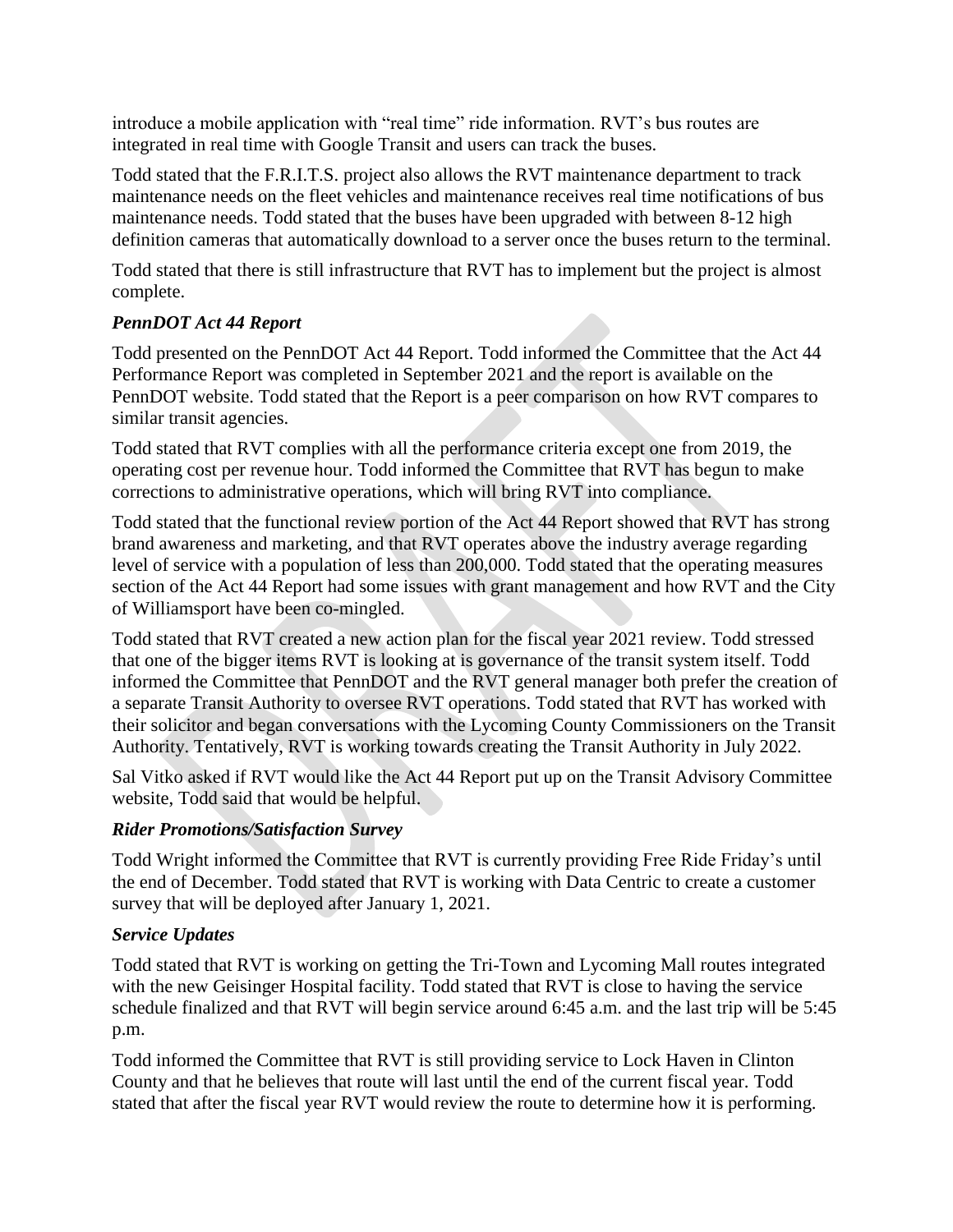## **STEP, INC. SERVICE UPDATE**

## *STEP's Find My Ride Application Process*

Dan Merk stated that the STEP Find My Ride application process is moving quickly and that the application is the primary method being used to request STEP transportation. Dan stated that users can register online and they are sent to the PennDOT site. Dan stated that the application process is much faster at getting users into the transportation programs as opposed to the paper application process STEP previously utilized.

Dan stated that if a user needs a specific form, that STEP works with doctor offices to assist with receiving the form. Dan stated that the next update to the Find My Ride application process would be in January-February 2022.

## *Find My Ride Reservations, anticipated January-February 2022*

Dan informed the Committee that in January-February 2022 users would be able to access the state system for Find My Ride and be able to place a reservation. The new process will allow users to book/reserve their own trip.

Mark Murawski asked how the online reservations compares to the call-in reservations. Dan stated that on any given day roughly twenty percent of the reservations are via the online process.

## *STEP Title VI Policy Update*

Dan informed the Committee that STEP, Inc. updated their Title VI Policy. Dan stated that the PennDOT gave STEP, Inc. received a pre-view final approval letter and STEP is addressing some website updates that are required. Dan stated that STEP, Inc. performed the 4-factor analysis to review their service area in Lycoming County utilizing the American Community Survey (ACS). Dan stated that STEP, Inc. uses a service called *Interpretrack* for translation services for transit users who require translation services.

Sal Vitko asked if Dan would like the STEP, Inc. Title VI Policy put out on the Transit Advisory website. Dan stated that putting the Title VI Plan on the website is a good idea.

## *Lycoming County Divers-ability Awareness Committee*

Dan Merk informed the Committee that Commissioners Metzger and Mirabito chair the Lycoming County Divers-ability Committee, which focuses on advocacy and awareness on issues for those with divers needs. Dan stated that he sits on the transportation subcommittee of the Divers-ability Committee. Dan informed the Committee that he would be speaking at the BLAST IU school-work conference.

## *Service Update*

Dan stated that STEP, Inc. is up roughly 12-15% on trips compared to 2020. Dan stated that the two main users are elder care facilities and Hope Enterprises; however, Hope Enterprises day program is paused currently so it affects the numbers.

Mark Murawski asked if STEP, Inc. is experiencing driver shortages. Dan stated that STEP, Inc. is okay on drivers, but the number of drivers in their applicant pool for future drivers is lower than in previous years. Todd Wright stated that RVT is facing similar issues with their drive application pool.